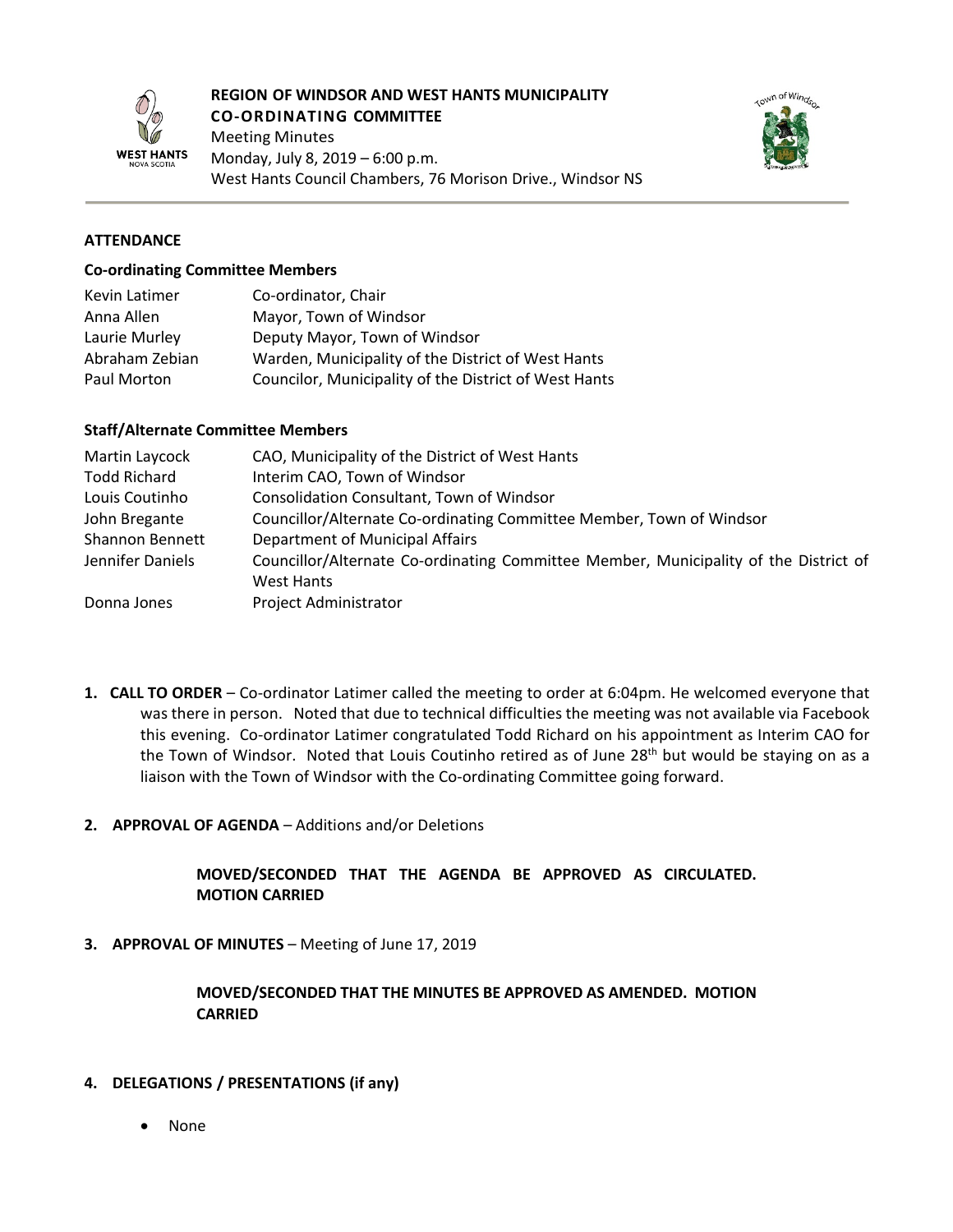# **5. BUSINESS ARISING FROM PREVIOUS MINUTES**

# **(a) Work Plan Update:**

### **Asset Management**

- Interim CAO Richard provided an update on Asset Management. Noted that work is progressing fairly well. Noted that the Asset Management workshop was attended by the staff from the Town of Windsor and the Municipality of West Hants as well as elected officials. The outcome from the workshop was a draft policy on Asset Management.
- Advised that after some work, a plan will be coming forward to the Co-ordinating Committee on the Asset Management Policy and noted that there will be more workshops held in the fall including a Level of Service Workshop and a Risk Management Workshop. Advised that these workshops were open to the staff and elected officials if they would like to attend.
- Mapping and Data Collection is ongoing and currently being reviewed by the staff of both units to ensure accuracy. Noted that Building Assessment surveys are ongoing.
- Co-ordinator Latimer asked Interim CAO Richard if Hatch could come back to the committee in the fall to provide a detailed update.
- Mayor Allen stated that the workshop was informative.
- Councilor Daniels noted that the Level of Service Workshop sounded interesting and was hopeful that a lot of the councilors' attend. Stated that she felt it would be a good workshop for the new councilors.

### **Communications**

- CAO Laycock provided an update on the Communications Plan. Noted that the new website was launched in June and that flyers went out and that radio spots would be happening.
- Stated that there have been two community events held to date where members of the community were engaged to fill out surveys. First event was held in Hantsport which resulted in 98 surveys being completed. Second event was held at the Farmers Market on July  $7<sup>th</sup>$ , which resulted in 86 survey respondents.
- Some challenges around staff updating the website until training is provided. Noted that in the interim, Prime Creative has updated the website as needed. Also noted challenges around internet access, which will be remedied by the purchase of iPads that can be enabled and taken to future events.
- CAO Laycock stated that volunteers working at the events should be restricted to a two-hour maximum per shift.
- Noted that once the third event is held on August  $3^{rd}$ , (Avon River Days), the data collected could start to be monitored to determine some results and find commonalities moving forward.
- Mayor Allen asked if more events were going to be held at the Farmers Market as not necessarily the same people each week. CAO Laycock advised that they would like to, but it would be dependent on staff availability. Encouraged the Elected Officials to volunteer and work the events to help out.
- CAO Laycock also noted that it was clear that the events were creating an interest in the consolidation and that residents want to contribute.
- Discussions were held around how many surveys could be collected and if there was a need to set a goal to be reached. 1000 responses were agreed upon.
- Co-ordinator Latimer asked if there was feedback from the surveys around a name for the new Regional Municipality. Mayor Allen suggested putting it out to the schools in September to get the students to participate in coming up with a name. CAO Laycock suggested waiting until a few common themes emerge from the surveys and then putting those out to choose from.
- Co-ordinator Latimer commented that the Committee to date is doing a good job at the getting the message out around consolidation. Noted that one area to be more focused on is the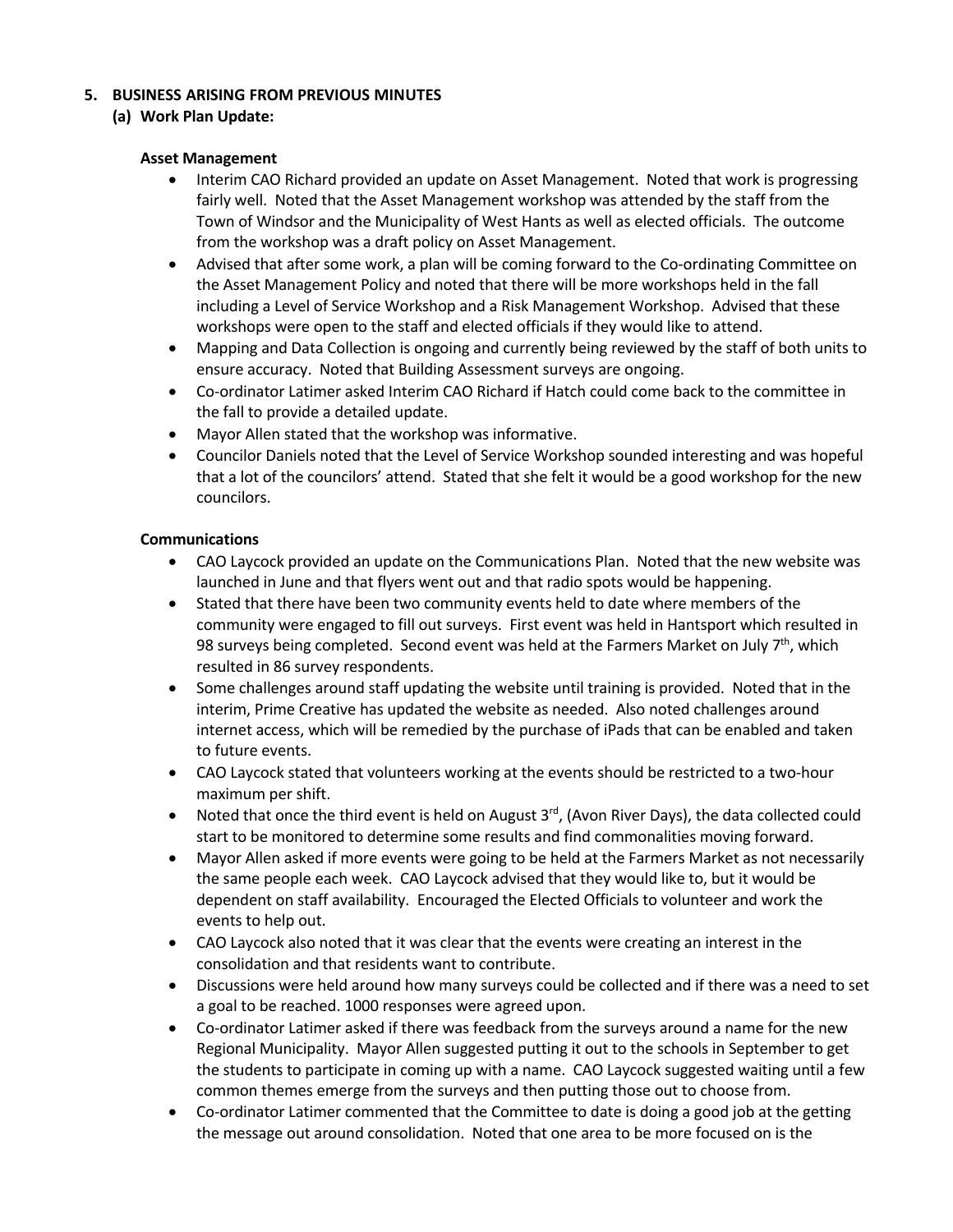business community for both West Hants and Windsor and finding ways for the new municipality to support existing businesses. Asked the Committee if there was something more or something further they could be doing over the next 30 to 90 days to reach out and let the business community know that the committee would like to hear from them as well.

- Mayor Allen advised that there is the Windsor Business Enhancement Society. Noted that they could extend an invite to the broader community with the possibility of them coming to a session and updating them on areas that we could use their input on.
- Mayor Allen to provide a point person to the Co-ordinator for the Windsor Business Enhancement Society.
- Warden Zebian noted that it would be important to engage the business community on their thoughts going forward and maybe put invites out to their top five employers in the region.
- Discussion were held around input for the upcoming July newsletter and what information should be submitted for inclusion. CAO Laycock advised that the newsletters would be published quarterly but could be bumped up if there was a need.

# **NSUARB Hearing**

- Co-ordinator Latimer updated the Committee on the hearings held in the West Hants Council Chambers on June 24<sup>th</sup> and 25<sup>th</sup>.
- Noted that there were three panels called by the Co-ordinator as witnesses. First panel was the two CAO's, second was John Heseltine with Stantec and lastly was Professor Baxter.
- Think Hantsport Innovative Development Association (THIDA) presented their case, Board asked questions and then heard the final arguments.
- Co-ordinator Latimer noted that the Board is expected to get back to the Committee by mid-August on council size and polling districts.

# **(b) Dalhousie University – Management Without Borders Update**

- Co-ordintor Latimer reviewed the submission he prepared and sent to Dalhousie University regarding their multi-disciplined Management Without Borders Program. Includes students from the MBA, MPA program as well as the Planning School.
- Advised the Committee that they are not committed yet but would hear back from the University in the next couple of weeks and come back to the committee with an update.
- Mayor Allen noted that the Province was to document the process of the consolidation as a model to possibly be used for other municipalities going forward and wondered if that is what the students would be working on as well. Co-ordinator Latimer advised that it was not yet determined exactly what piece of the work the students would be working on, but it would include key performance indicators to assess the outcomes of the consolidation going forward.
- Ms. Bennett noted that there are a couple pieces to look at, documentation of the process and looking at longer term goals. Ensuring there is a step by step evaluation of the processes at the end of the consolidation. Would wait to see what part Dalhousie plays in the overall documentation of the work to ensure there is not overlapping of work.
- Co-ordinator Latimer also noted that there would be no cost associated with the work that the Dalhousie students provide nor for his time in relation to this part of the project.

# **(c) Letter to Minister**

- Co-ordinator Latimer asks Interim CAO Richard to update the committee members regarding the item noted in Section 7 (a) of the June  $17<sup>th</sup>$  meeting regarding cost implications of the New Trunk Highway.
- Interim CAO Richard indicated that a letter was sent to the Minister of TIR from the Mayor requesting a meeting. The Town has heard back and there is a meeting schedule for August 6<sup>th</sup> in Halifax. Interim CAO Richard noted that he would like to present at that meeting as well as his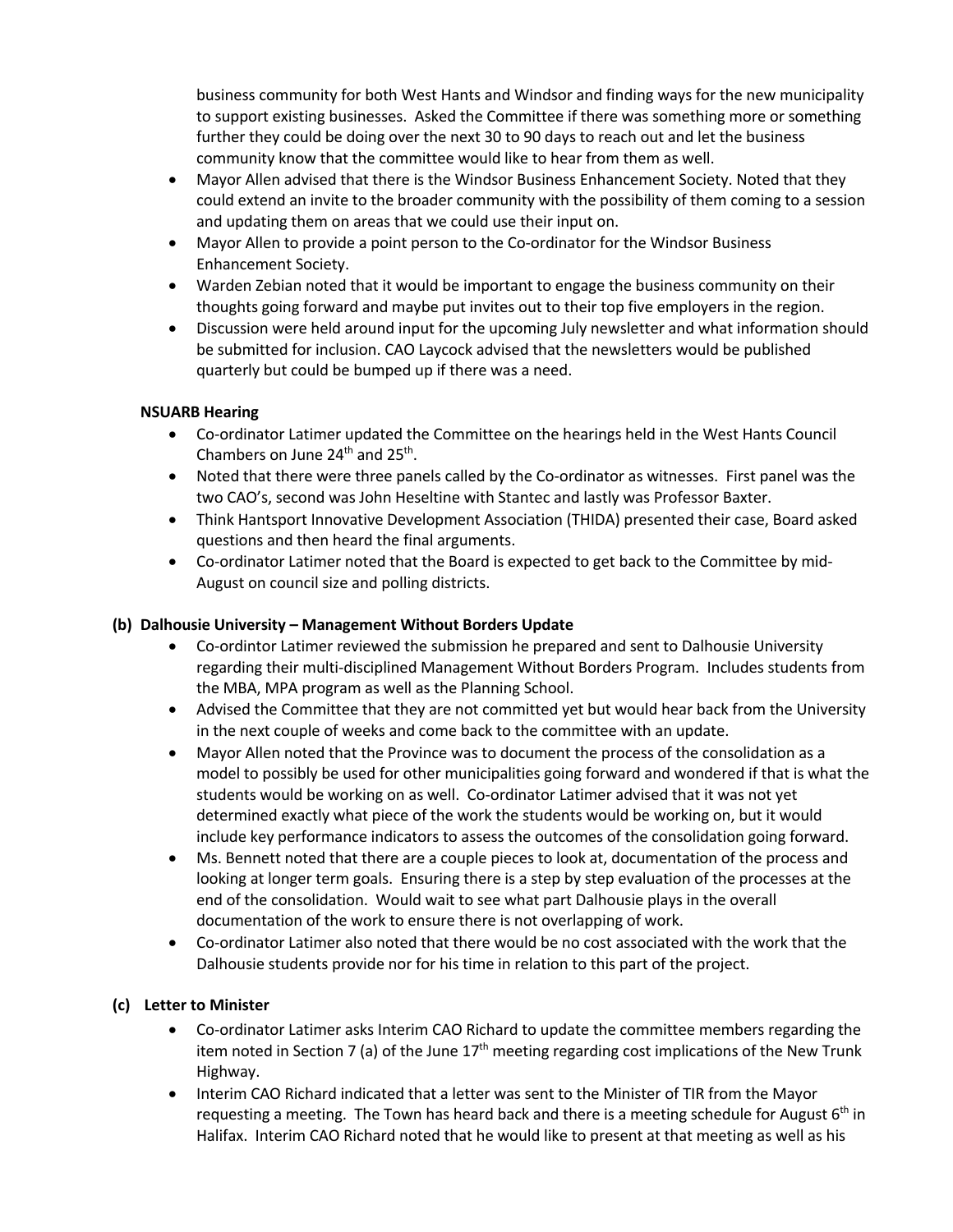Director of Public Works and felt that there should also be a presence from West Hants staff or the Warden. Warden Zebian advised that he would like to offer his support and attend the meeting.

# **6. STAFF REPORTS (if any)**

• None

# **7. BILL 55, SECTION 12 ITEMS**

## **(a) Fire Services RFP – Recommendation Report**

- CAO Laycock provided an overview of the Recommendation Report put forward for consideration regarding the Fire Services RFP.
- Deputy Mayor Murley wanted to know what staff's comfort level was regarding the scoring of the technical portion of the RFP where it was so close. CAO Laycock replied that it was a very significant RFP and that they asked the proponents to come back with an RFP that they could manage regarding timelines and within budget.
- Mayor Allen asked who was doing the Asset Mapping of all the fire departments. CAO Laycock advised that the proponent in the Recommendation Report would be doing that work. Noted that there may be some overlapping as the Brooklyn Fire Department and Hantsport Fire Department buildings are owned by the Municipality of West Hants so some of the assets could be included in the Asset Management work being done by Hatch.
- CAO Laycock advised that they have a work plan that was part of the RFP response and that he would forward to Project Administrator Jones to incorporate into the Work Plan for the Coordinating Committee.

**MOVED/SECONDED THAT THE CO-ORDINATING COMMITTEE AWARD RFP #CCWWHMUN19-06 TO GOUDREAULT ASSOCIATES IN THE AMOUNT OF \$61,305 PLUS HST FOR THE REGIONAL FIRE SERVICES REQUEST FOR PROPOSALS. MOTION CARRIED**

- **8. ADDITIONS TO THE AGENDA** if any
	- None

### **9. IN-CAMERA (if any)**

**(a)** Executive Search – CAO Decision

*Those that remained for the in-camera session included the Co-ordinating Committee members, Alternate Committee members Bregante and Daniels, CAO Laycock, Interim CAO Richard, Consolidation Consultant Coutinho, Shannon Bennett, DMA, and Project Administrator Jones.*

> **MOVED/SECONDED THAT AT 6:55PM, THE MEETING MOVED IN-CAMERA TO DISCUSS THE CAO/EXECUTIVE SEARCH DECISION. MOTION CARRIED**

> **MOVED/SECONDED THAT AT 9:07PM, THE MEETING MOVED OUT OF IN-CAMERA. MOTION CARRIED**